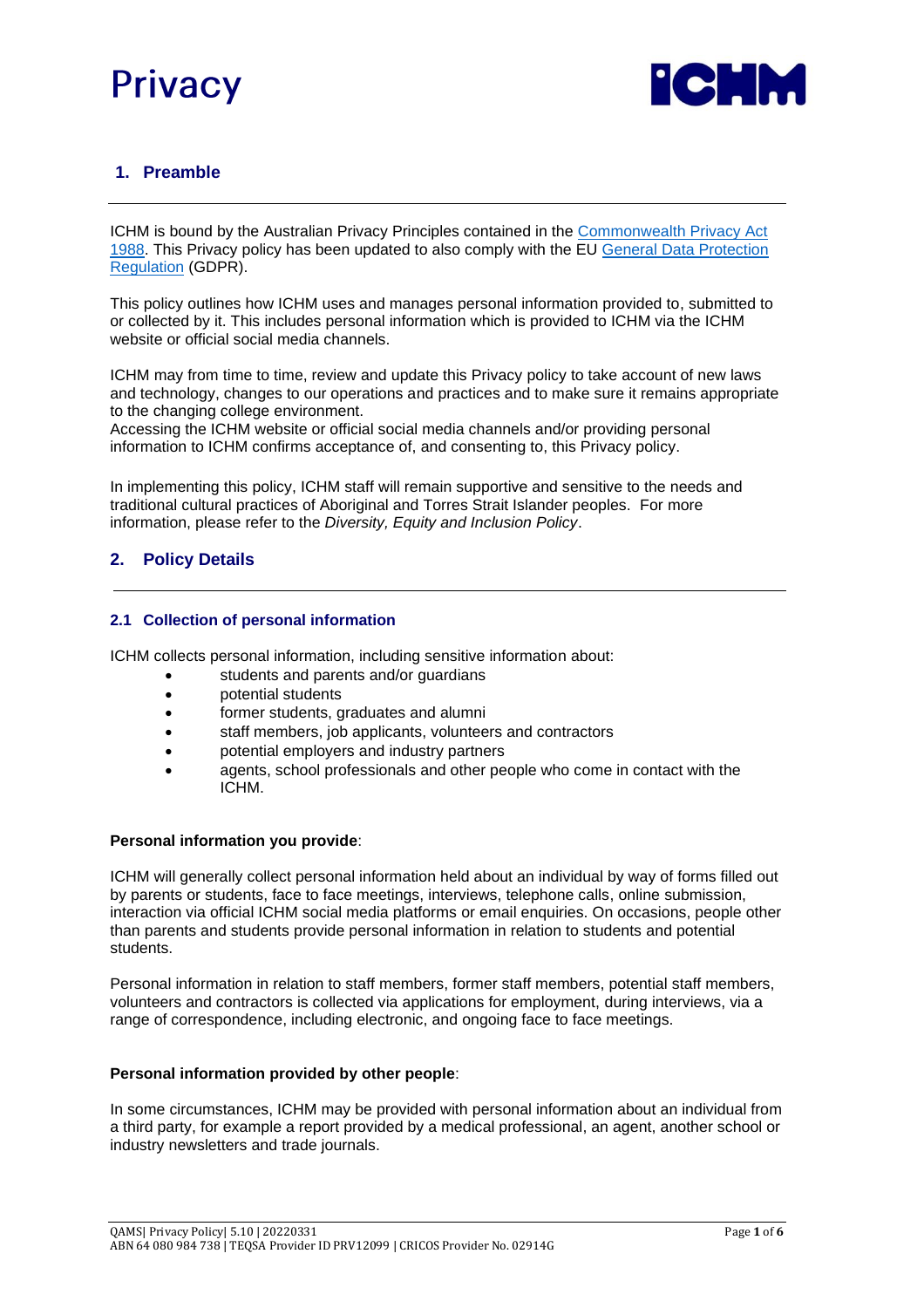**Exception in relation to employee records:** Under the Privacy Act, the Australian Privacy Principles do not apply to an employee record. As a result, this Privacy policy does not apply to ICHM's treatment of an employee record, where the record is directly related to a current or former employee of ICHM.

## **2.2 Use of personal information**

ICHM will use personal information it collects for the primary purpose of communicating with potential students, students and graduates, maintaining student and employee records and providing higher education courses, and for such other secondary purposes that are related to the primary purpose and are reasonably expected or for which consent has been granted.

### *Information on students and parents***:**

The purposes for which ICHM uses personal information of students and parents include:

- to keep students informed about matters related to them, through correspondence, newsletters and magazines
- day to day administration of the College
- looking after student educational, social and medical wellbeing
- arranging and managing a student industry placement
- marketing for the College
- satisfying our various legal obligations (including the preservation of academic records) and allowing ICHM to discharge its duty of care.

ICHM may not be able to enrol or continue the enrolment of a student if necessary information about the student or parent is not provided.

#### *Information on job applicants, staff members, volunteers and contractors*:

In relation to personal information of job applicants, staff and contractors, ICHM's primary purpose of collection is to assess and (if successful) to engage the applicant, staff member or contractor, to maintain adequate personnel and professional development records and to comply with statutory requirements.

The purposes for which ICHM uses personal information of job applicants, staff members and contractors include:

- administering the individual's employment or contract
- satisfying insurance requirements
- marketing for the college
- satisfying ICHM's legal obligations.

ICHM destroys personal information provided by job applicants 6 months after consideration of the application is completed.

### *Information on agents, employers and education professionals:*

ICHM maintains records of employers who accept students as part of the cooperative industry placement education process and vocational education professionals who partner with ICHM to provide to school students, quality advice and material to support career choice. Printed material of interest to prospective students and other promotional material distributed to education professionals and to industry partners ensure that ICHM continues to be a quality learning environment engaged with industry.

ICHM publications, such as newsletters and magazines, which include personal information and sometimes visual images, may be used for marketing purposes.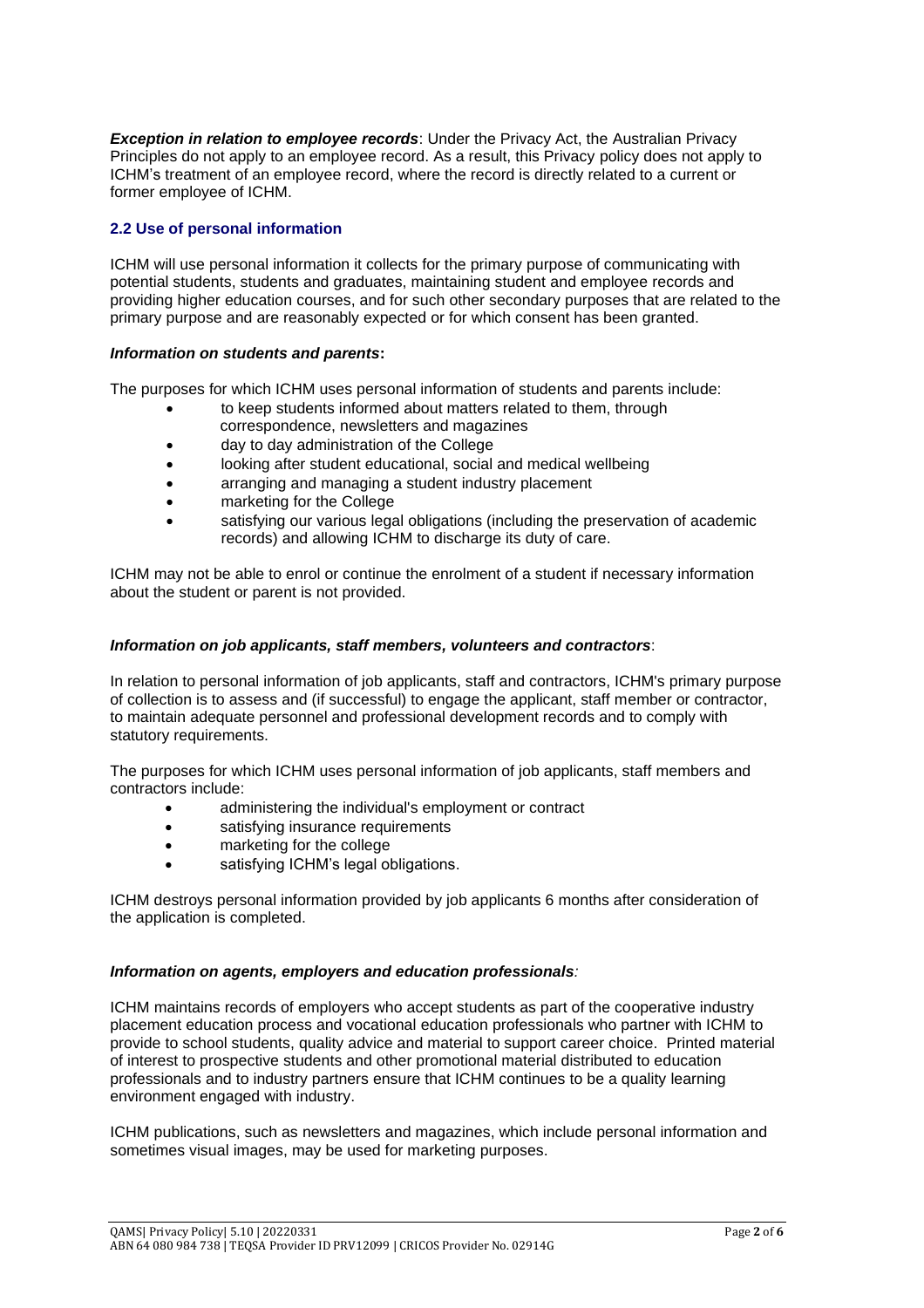## **2.3 Disclosure of personal information**

With consent, ICHM may disclose personal information, including sensitive information held about an individual to:

- another school or university
- government departments
- medical practitioners
- people providing services to ICHM, including educational specialists, related group entities and visiting lecturers
- recipients of ICHM publications, such as newsletters and magazines
- newspapers and trade journals
- parent associations/committees
- potential employers, including for industry placement
- other parents or guardians or
- anyone you authorise ICHM to disclose information to

ICHM will not sell or rent any personal information, including sensitive information.

Information about your enrolment will be disclosed to the Department of Education, Skills and Employment for the purposes of administering tuition protection.

We may disclose your personal information to Australian Government agencies, including Services Australia, where this is required or authorised by Australian law.

Information about your enrolment with us may be disclosed if you are claiming or receiving a payment from Services Australia.

You are still required to notify Services Australia of any change in circumstances that may affect your payment.

Personal information disclosed to Services Australia is protected by law, including the *[Privacy Act](https://www.oaic.gov.au/privacy/the-privacy-act/)  [1988](https://www.oaic.gov.au/privacy/the-privacy-act/)*.

More information about the way Services Australia handles personal information can be found on their [privacy webpage.](https://www.servicesaustralia.gov.au/individuals/privacy)

### *Sending information overseas*:

ICHM will not send personal information about an individual outside Australia without:

- obtaining consent of the individual (in some cases, consent will be implied) or
	- otherwise complying with the Australian Privacy Principles

### **2.4 Sensitive Information**

In referring to 'sensitive information' ICHM means information relating to a person's racial or ethnic origin, political opinions, religion, trade union or other professional or trade association membership, sexual preferences, criminal record and health information about an individual.

Sensitive information will be used and disclosed only for the purpose for which it was provided or a directly related secondary purpose, unless the person agrees otherwise, or the use or disclosure of the sensitive information is allowed by law.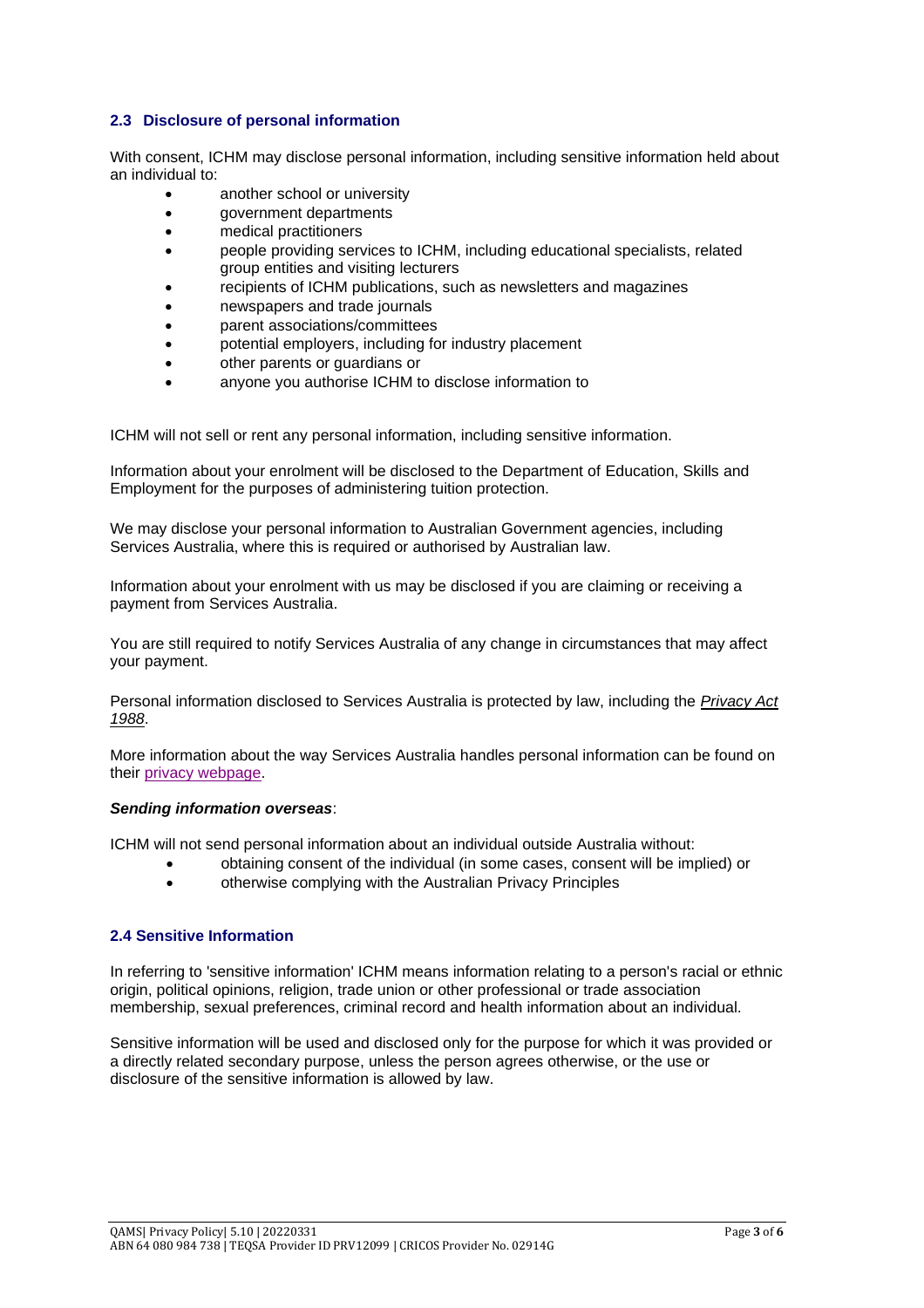#### **2.5 Updating Information**

ICHM endeavours to ensure that the personal information it holds is accurate, complete and upto-date. A person may seek to update their personal information held by ICHM at any time.

#### **2.6 Consent**

ICHM seeks consent for the release of personal information, in specified circumstances, in the ICHM Application Form.

ICHM will refer any further requests for consent and notices in relation to the personal information of a student to the student alone, unless consent has been provided by the student in writing. ICHM will discuss general information with parents who have signed the application form for entry to ICHM as sponsor/guardian. However sensitive information will not be released without specific approval.

An individual has the right to revoke consent at any time.

### **2.7 Your rights**

An individual has the following rights:

Right of access and verification

Under the Commonwealth Privacy Act, an individual has the right to request access to any personal information which ICHM holds about them and to advise ICHM of any perceived inaccuracy.

There are some circumstances where access may be denied. Such circumstances would include where release of the information would have an unreasonable impact on the privacy of others, or where the release may result in the breach of ICHM's duty of care to the student.

Students will have access to their own personal information, unless they are less than 18 years of age, in which case their parents will have independent access. Students may authorise their parents to have access to their own details.

Requests to access or amend any information ICHM holds about you, or your child, should be forwarded in writing to the Chief Executive Officer. ICHM may require you to verify your identity and specify what information you wish to view.

Right to ask for your personal data to be de-identified or deleted

ICHM is bound by legislative requirements to retain personal data in relation to students, graduates, staff and ex-staff.

ICHM will remove individuals from general and marketing correspondence on request. This includes unsubscribing from electronic publications and e-messaging.

Right to secure storage of your data

ICHM's staff are required to respect the confidentiality of students', parents' and guardians' personal information and the privacy of individuals.

ICHM has in place steps to protect the personal information ICHM holds from misuse, loss, unauthorised access, modification or disclosure by use of various methods including locked storage of paper records and appropriate electronic data security hardware and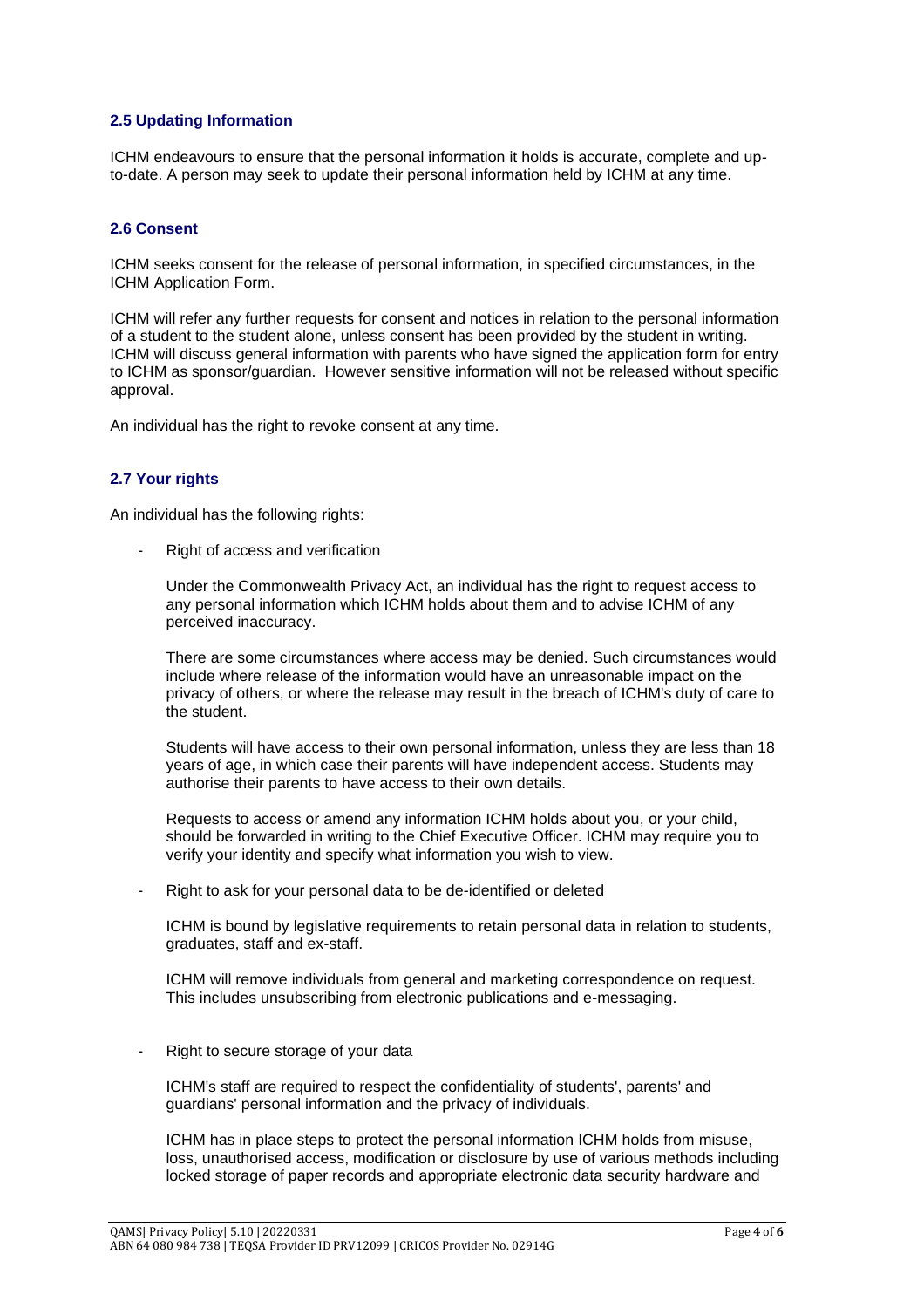applications and, where appropriate, password protected access rights to computerised records.

Personal information and data collected electronically or via the ICHM website or official ICHM social media platforms is transferred to ICHM and managed by ICHM securely.

Right to revoke consent

An individual has the right to revoke consent for personal data to be provided to a third party where ICHM is not bound by a legal requirement to provide such data.

#### **2.8 Contact Details**

Requests to access or amend information held by ICHM should be directed to:

The Chief Executive Officer ICHM 137 Days Road Regency Park SA 5010

Phone: +61 (08) 8228 3664

## **3. Responsibilities and Authorities**

The Chief Executive Officer must approve any change to this Privacy policy and procedure.

### **4. Approval**

| <b>Pivacy</b>             |               |
|---------------------------|---------------|
| <b>Policy Owner</b>       | CEO           |
| <b>Version Number</b>     | 5.1           |
| <b>Approval Authority</b> | CEO           |
| <b>Approval Date</b>      | 31 March 2022 |
| <b>Next Review Date</b>   | March 2025    |